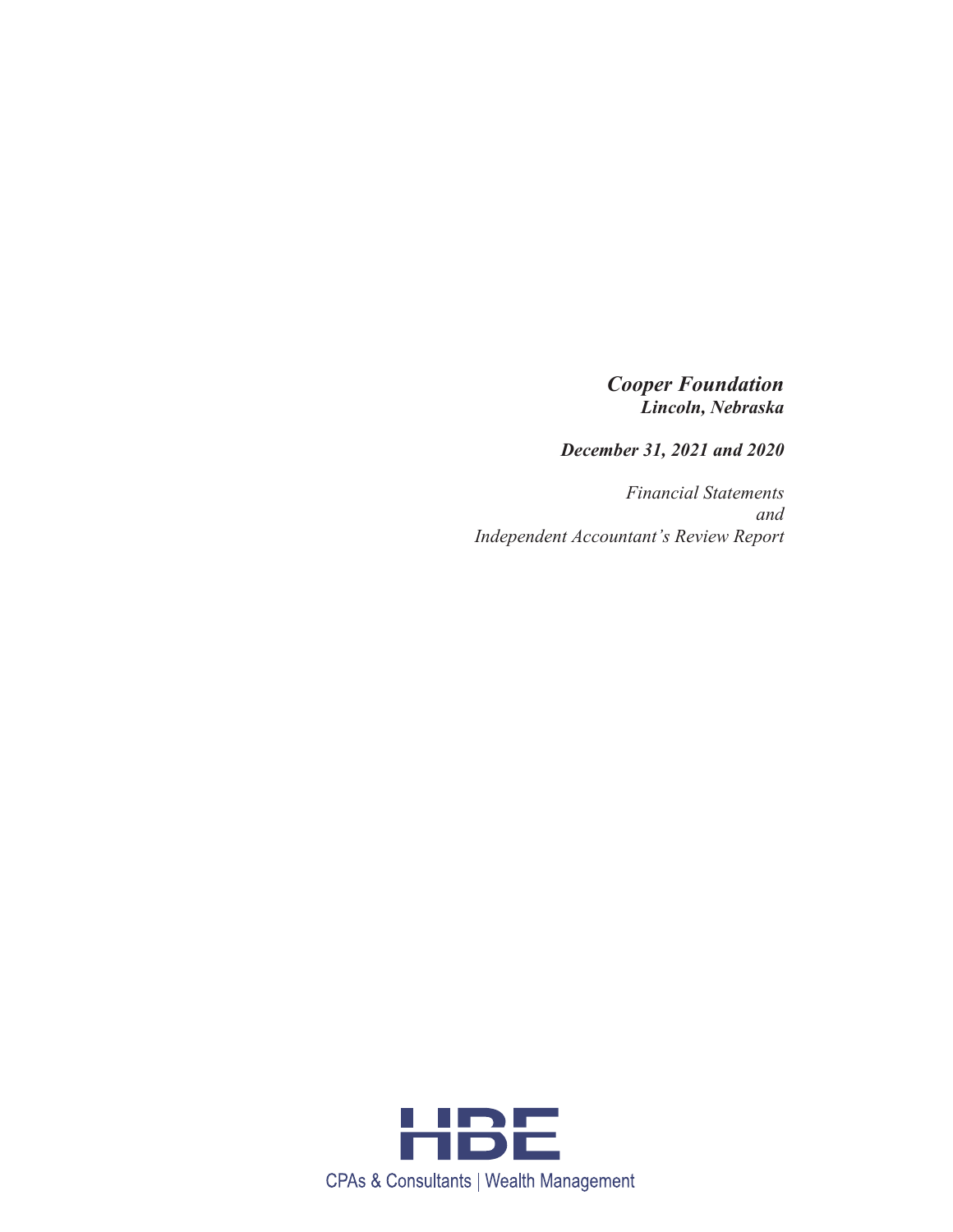# Years ended December 31, 2021 and 2020

# TABLE OF CONTENTS

# Page No. Independent Accountant's Review Report 1 Statements of Financial Position 2 Statements of Activities 3 Statements Functional Expenses 4 Statements Cash Flows 5 Notes to Financial Statements 6-14

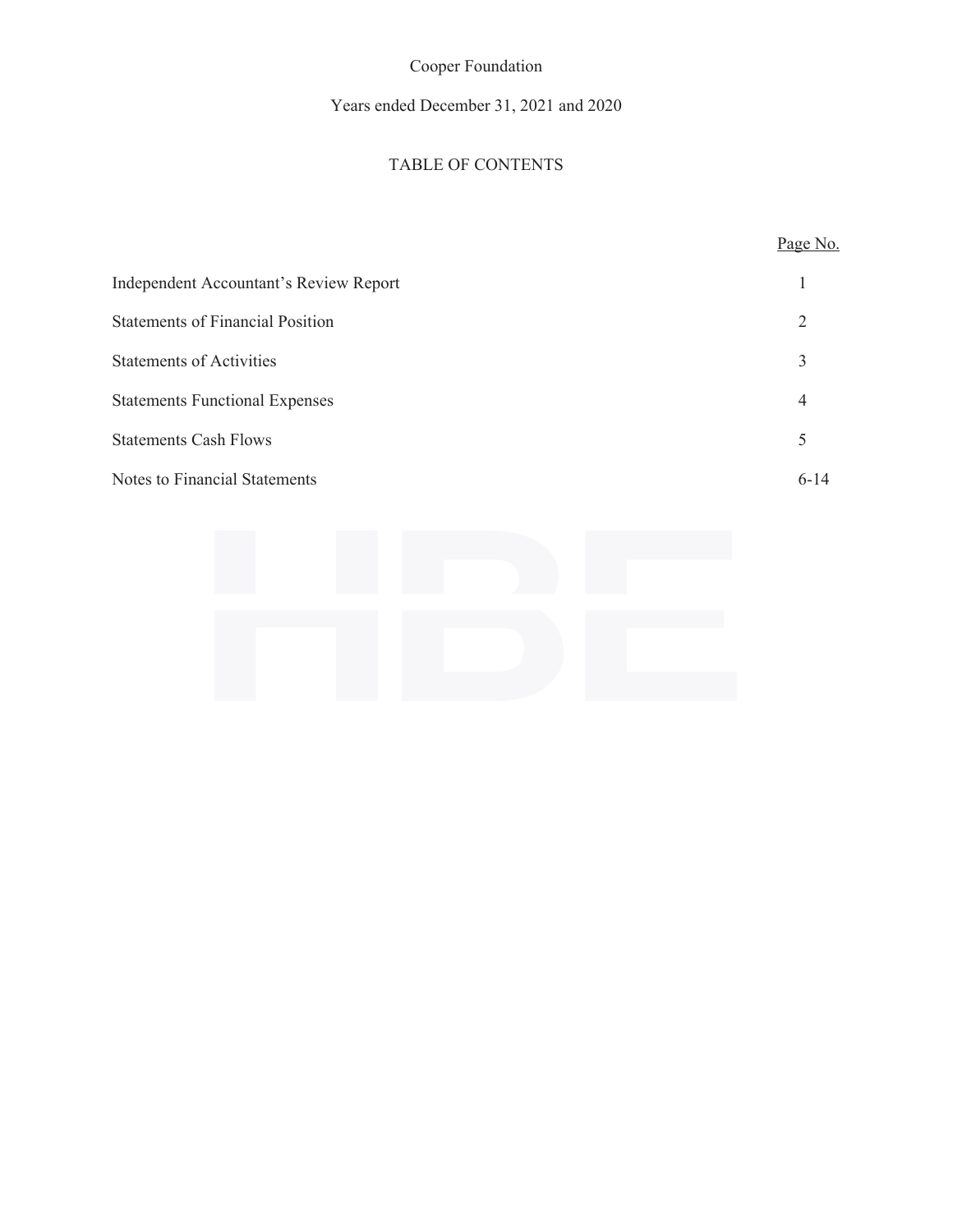

#### INDEPENDENT ACCOUNTANT'S REVIEW REPORT

The Board of Directors Cooper Foundation Lincoln, Nebraska

We have reviewed the accompanying financial statements of the Cooper Foundation which comprise the statements of financial position as of December 31, 2021 and 2020, and the related statements of activities, functional expenses, and cash flows for the years then ended, and the related notes to the financial statements. A review includes primarily applying analytical procedures to management's financial data and making inquiries of company management. A review is substantially less in scope than an audit, the objective of which is the expression of an opinion regarding the financial statements as a whole. Accordingly, we do not express such an opinion.

#### **Management's Responsibility for the Financial Statements**

Management is responsible for the preparation and fair presentation of these financial statements in accordance with accounting principles generally accepted in the United States of America; this includes the design, implementation, and maintenance of internal control relevant to the preparation and fair presentation of financial statements that are free from material misstatement, whether due to fraud or error.

#### **Accountant's Responsibility**

Our responsibility is to conduct the review engagements in accordance with Statements on Standards for Accounting and Review Services promulgated by the Accounting and Review Services Committee of the AICPA. Those standards require us to perform procedures to obtain limited assurance as a basis for reporting whether we are aware of any material modifications that should be made to the financial statements for them to be in accordance with accounting principles generally accepted in the United States of America. We believe that the results of our procedures provide a reasonable basis for our conclusion.

We are required to be independent of Cooper Foundation and to meet our other ethical responsibilities, in accordance with the relevant ethical requirements related to our reviews.

#### **Accountant's Conclusion**

Based on our review, we are not aware of any material modifications that should be made to the accompanying financial statements in order for them to be in accordance with accounting principles generally accepted in the United States of America.

 $A+BEAAP$ 

Lincoln, Nebraska March 25, 2022

1

7140 Stephanie Lane | P.O. Box 23110 | Lincoln, NE | 68542-3110 | p: 402.423.4343 | f: 402.423.4346 1314 Andrews Drive | Norfolk, NE | 68701 | p: 402.379.9294 | f: 402.379.2338 1121 N 102nd Court, #100 | Omaha, NE | 68114 | p: 402.895.5050 | f: 402.895.5723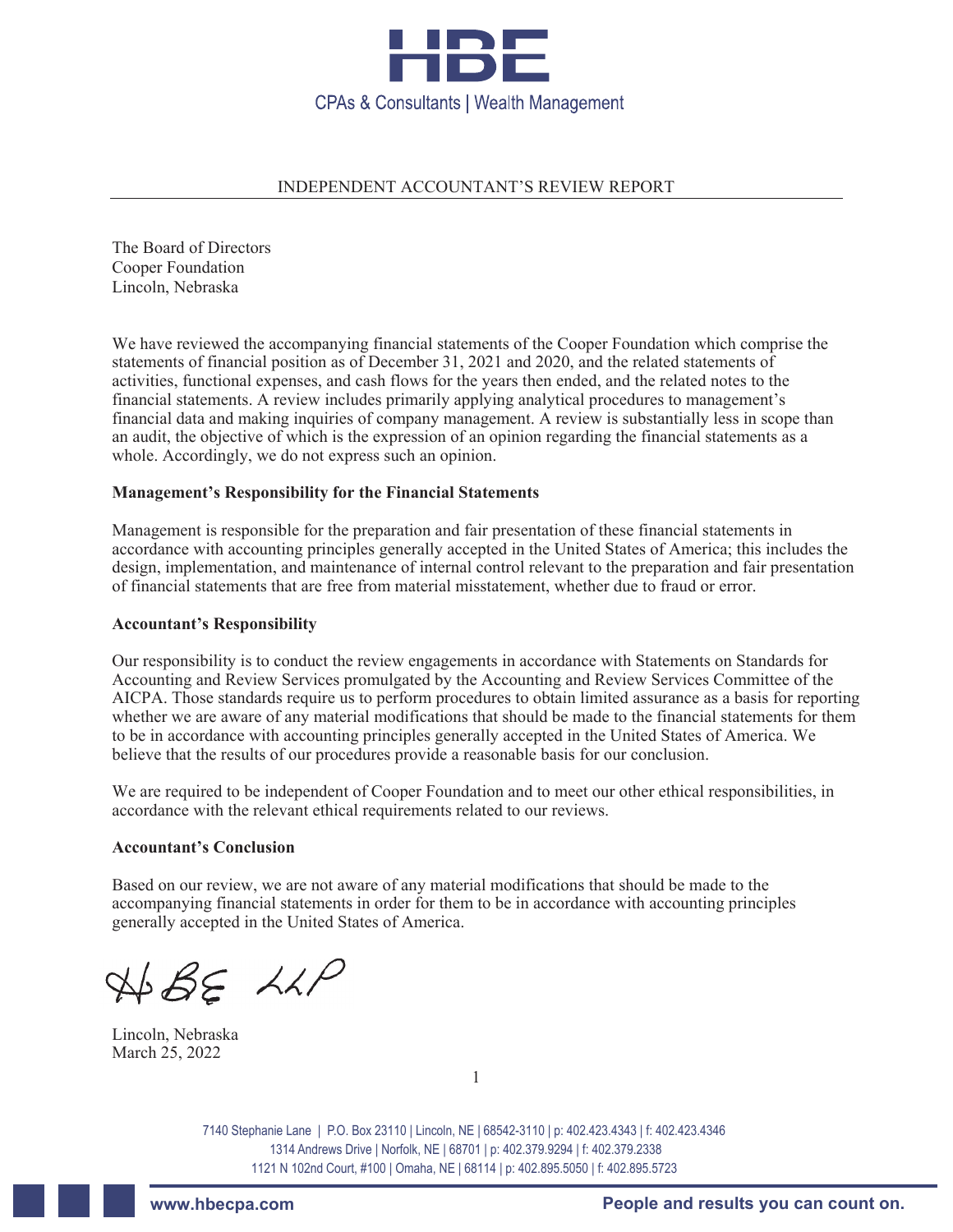# STATEMENTS OF FINANCIAL POSITION

# December 31,

# ASSETS

|                                        | 2021         | 2020         |
|----------------------------------------|--------------|--------------|
| <b>ASSETS</b>                          |              |              |
| Cash and cash equivalents (note A)     | S<br>58,093  | 383,803      |
| Prepaid excise taxes                   |              | 8,062        |
| Prepaid expenses                       | 4,977        | 9,724        |
| Property and equipment (notes A and D) | 10,379       | 9,742        |
| Investments (notes A, B and J)         | 30,411,879   | 28,436,002   |
| Total assets                           | \$30,485,328 | \$28,847,333 |

## LIABILITIES AND NET ASSETS

| <b>LIABILITIES</b>                    |               |                 |
|---------------------------------------|---------------|-----------------|
| Grants payable (notes A and E)        | \$<br>477,963 | 280,414<br>$-S$ |
| Accounts payable and accrued expenses | 24,622        | 26,564          |
| Excise taxes payable                  | 46,972        |                 |
| <b>Total liabilities</b>              | 549,557       | 306,978         |
| NET ASSETS (notes A and F)            |               |                 |
| With donor restrictions               |               |                 |
| Time-restricted for future periods    | 24,935,771    | 23,540,355      |
| Perpetual in nature                   | 5,000,000     | 5,000,000       |
| Total net assets                      | 29,935,771    | 28,540,355      |
| Total liabilities and net assets      | \$30,485,328  | \$28,847,333    |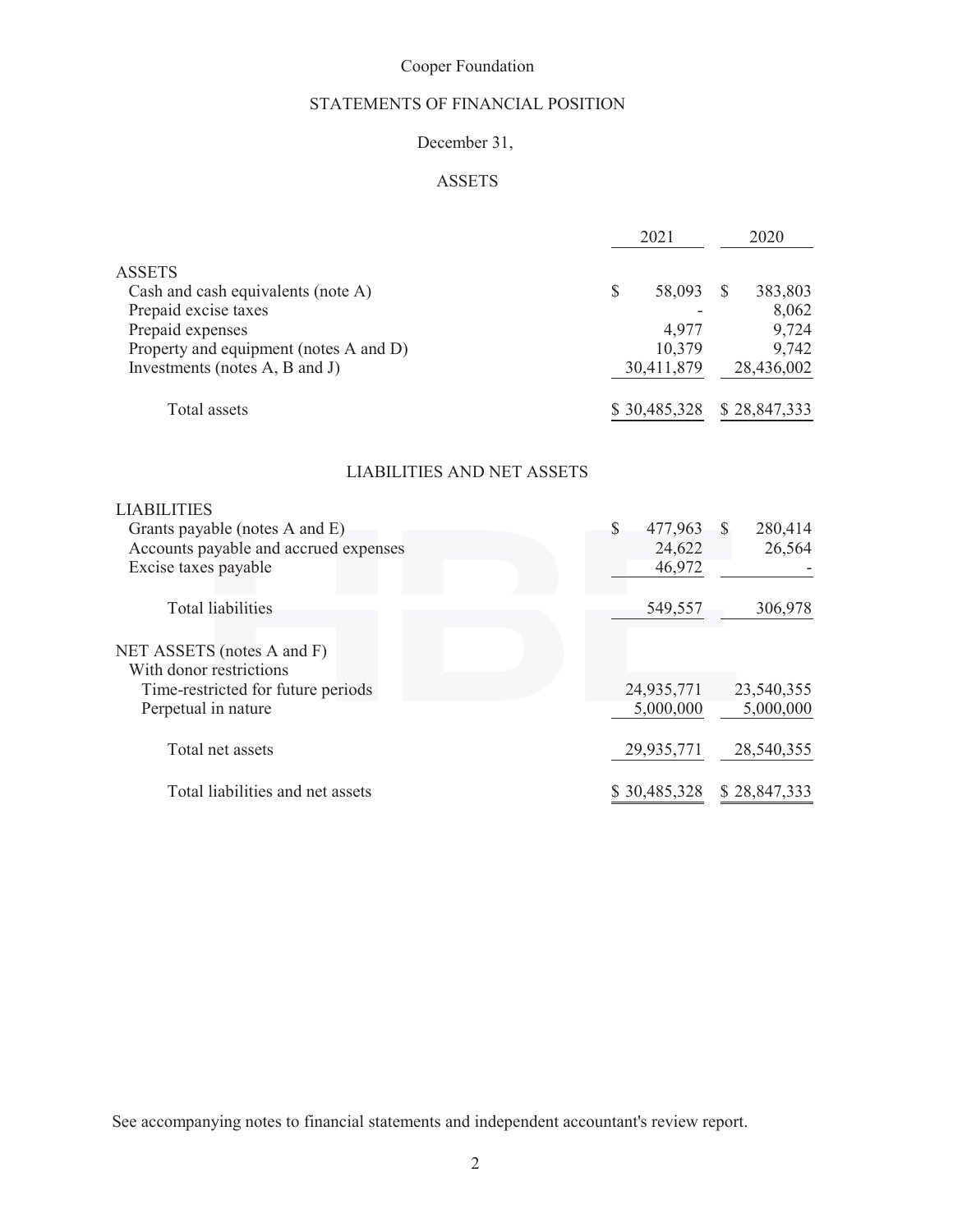#### STATEMENTS OF ACTIVITIES

#### Years ended December 31,

|                                                   | 2021                                                                        |   |                               |                      |                            |                      | 2020            |                          |                      |
|---------------------------------------------------|-----------------------------------------------------------------------------|---|-------------------------------|----------------------|----------------------------|----------------------|-----------------|--------------------------|----------------------|
|                                                   | With Donor<br><b>Without Donor</b><br>Restrictions<br>Restrictions<br>Total |   | Without Donor<br>Restrictions |                      | With Donor<br>Restrictions |                      | Total           |                          |                      |
| <b>REVENUE</b><br>Investment return, net (note B) | \$<br>$\overline{\phantom{0}}$                                              | S | 3,089,775                     | S.<br>3,089,775      | $\mathbb{S}$               |                      | 4,476,032<br>S. | S.                       | 4,476,032            |
| Net assets released from restrictions             | 1,694,359                                                                   |   | (1,694,359)                   |                      |                            | 1,257,103            | (1,257,103)     |                          |                      |
| Total revenue and support                         | 1,694,359                                                                   |   | 1,395,416                     | 3,089,775            |                            | 1,257,103            | 3,218,929       |                          | 4,476,032            |
| <b>EXPENSES</b><br>Program<br>Administrative      | 1,416,536<br>277,823                                                        |   | $\overline{\phantom{a}}$      | 1,416,536<br>277,823 |                            | 1,081,869<br>175,234 |                 | $\overline{\phantom{a}}$ | 1,081,869<br>175,234 |
| Total expenses                                    | 1,694,359                                                                   |   |                               | 1,694,359            |                            | 1,257,103            |                 |                          | 1,257,103            |
| Increase in net assets                            |                                                                             |   | 1,395,416                     | 1,395,416            |                            |                      | 3,218,929       |                          | 3,218,929            |
| Net assets at beginning of year                   |                                                                             |   | 28,540,355                    | 28,540,355           |                            |                      | 25,321,426      |                          | 25,321,426           |
| Net assets at end of year                         |                                                                             | S | 29,935,771                    | \$29,935,771         | S.                         |                      | \$28,540,355    |                          | \$28,540,355         |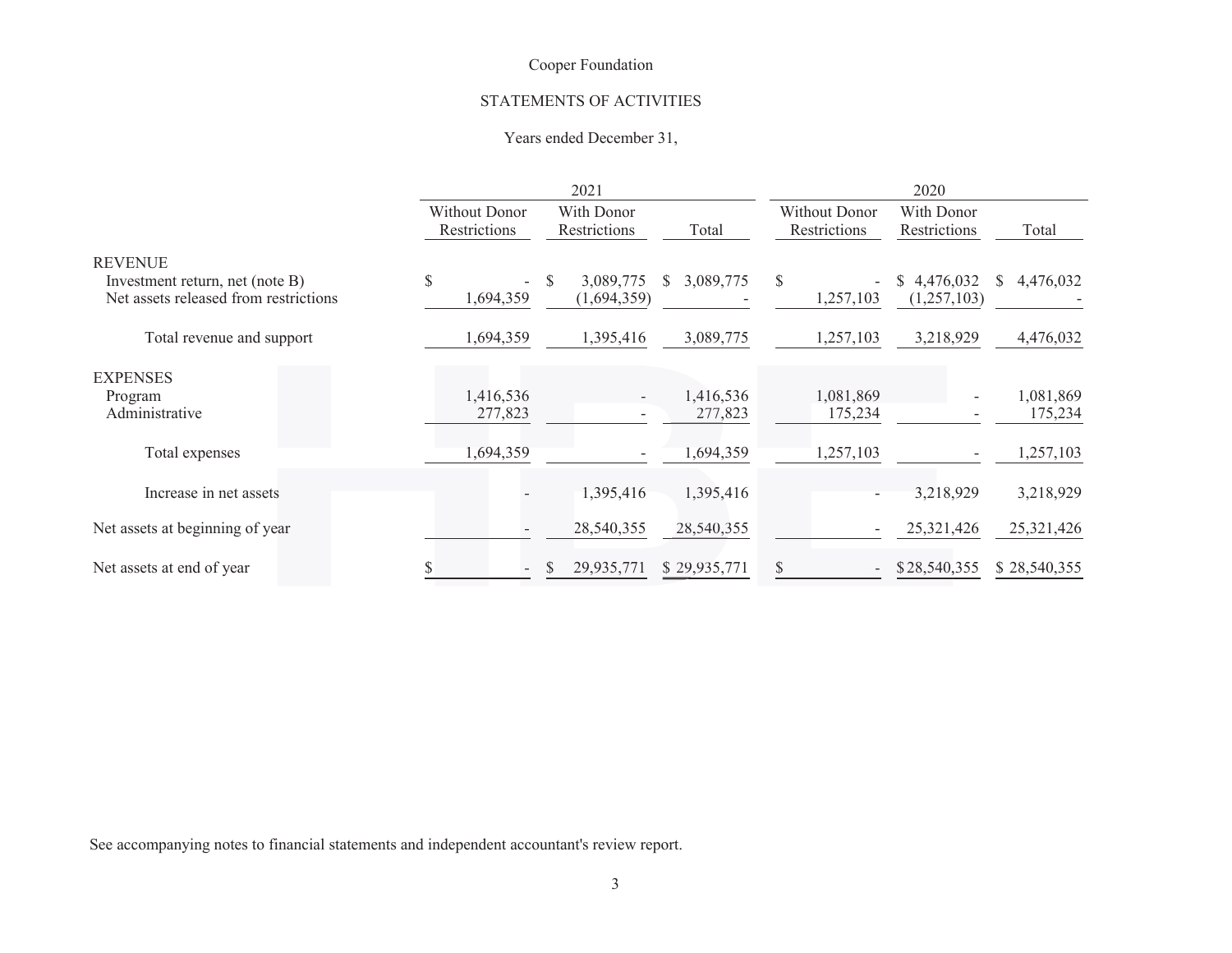#### STATEMENTS OF FUNCTIONAL EXPENSES

## Year ended December 31, 2021

|                                     | Program<br>Services | Administrative<br>Services | Total          |
|-------------------------------------|---------------------|----------------------------|----------------|
| Grants                              | 1,202,929<br>S      | <sup>\$</sup>              | 1,202,929<br>S |
| Salaries and benefits               | 150,859             | 109,343                    | 260,202        |
| Payroll taxes                       | 9,676               | 6,342                      | 16,018         |
| Rent                                | 31,255              | 21,467                     | 52,722         |
| Travel and entertainment            | 3,402               | 755                        | 4,157          |
| Technology                          | 3,952               | 6,421                      | 10,373         |
| Repairs and maintenance             |                     | 1,126                      | 1,126          |
| Trustees' fees                      |                     | 15,250                     | 15,250         |
| Depreciation                        | 2,246               | 1,543                      | 3,789          |
| Insurance                           |                     | 3,670                      | 3,670          |
| Professional services               |                     | 13,060                     | 13,060         |
| Communications                      | 5,599               |                            | 5,599          |
| Dues and publications               | 4,523               | 2,678                      | 7,201          |
| Supplies                            |                     | 2,157                      | 2,157          |
| Telephone and internet              | 2,095               | 1,439                      | 3,534          |
| Federal excise tax expense (note G) |                     | 92,572                     | 92,572         |
| Total expenses                      | 1,416,536           | 277,823                    | 1,694,359<br>S |

Year ended December 31, 2020

|                                     | Program<br>Services      | Administrative<br>Services | Total          |
|-------------------------------------|--------------------------|----------------------------|----------------|
| Grants                              | $\mathcal{S}$<br>873,835 | <sup>\$</sup>              | 873,835<br>S   |
| Salaries and benefits               | 144,924                  | 99,452                     | 244,376        |
| Payroll taxes                       | 8,934                    | 5,759                      | 14,693         |
| Rent                                | 32,927                   | 21,316                     | 54,243         |
| Travel and entertainment            | 3,169                    | 2,970                      | 6,139          |
| Technology                          | 3,948                    | 4,408                      | 8,356          |
| Repairs and maintenance             |                          | 900                        | 900            |
| Trustees' fees                      |                          | 14,100                     | 14,100         |
| Depreciation                        | 2,960                    | 1,916                      | 4,876          |
| Insurance                           |                          | 2,637                      | 2,637          |
| Professional services               |                          | 12,696                     | 12,696         |
| Communications                      | 4,565                    |                            | 4,565          |
| Dues and publications               | 4,399                    | 2,907                      | 7,306          |
| Supplies                            |                          | 3,386                      | 3,386          |
| Telephone and internet              | 2,208                    | 1,429                      | 3,637          |
| Other taxes                         |                          | 79                         | 79             |
| Federal excise tax expense (note G) |                          | 1,279                      | 1,279          |
| Total expenses                      | 1,081,869                | 175,234<br>S               | 1,257,103<br>S |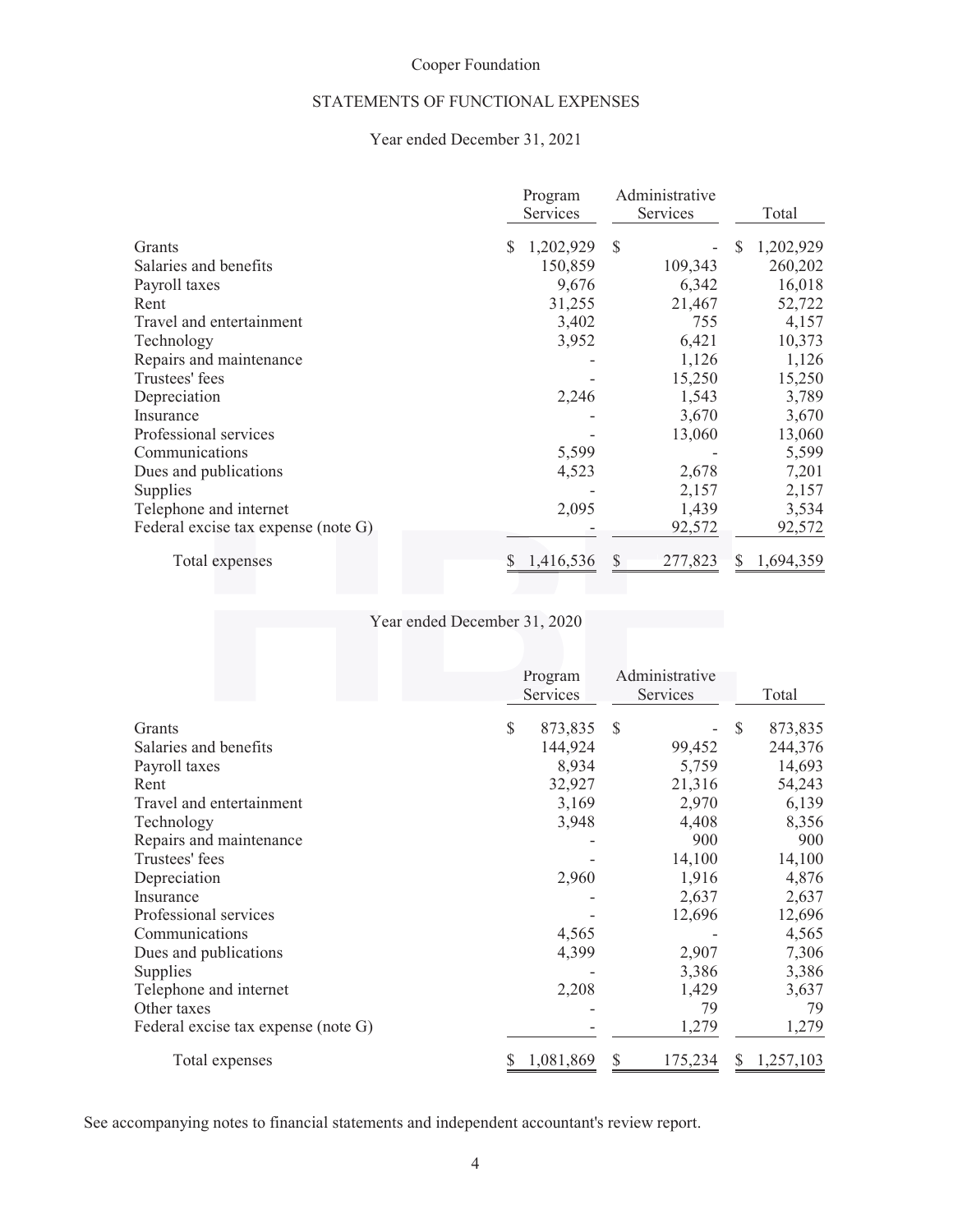# STATEMENTS OF CASH FLOWS

# December 31,

|                                                                                                                                                                                                                                                                                                                                                                                               | 2021                                                                   | 2020                                                           |
|-----------------------------------------------------------------------------------------------------------------------------------------------------------------------------------------------------------------------------------------------------------------------------------------------------------------------------------------------------------------------------------------------|------------------------------------------------------------------------|----------------------------------------------------------------|
| Cash flows from operating activities<br>Cash paid to employees and vendors<br>Dividends and interest received<br>Excise taxes paid<br>Grants paid                                                                                                                                                                                                                                             | $\mathbb{S}$<br>$(440,680)$ \$<br>3,981,676<br>(37,538)<br>(1,005,380) | (406,901)<br>1,041,858<br>(2,701)<br>(663, 027)                |
| Net cash provided (used) by operating activities                                                                                                                                                                                                                                                                                                                                              | 2,498,078                                                              | (30,771)                                                       |
| Cash flows from investing activities<br>Purchase of property and equipment<br>Proceeds from sales of investments<br>Purchase of investments<br>Reinvested interest and dividends on investments<br>Net cash provided (used) by investing activities                                                                                                                                           | (4,426)<br>5,975,855<br>(4,813,581)<br>(3,981,636)<br>(2,823,788)      | (6, 732)<br>2,572,176<br>(1,395,214)<br>(1,041,484)<br>128,746 |
| Net increase (decrease) in cash and cash equivalents                                                                                                                                                                                                                                                                                                                                          | (325,710)                                                              | 97,975                                                         |
| Cash and cash equivalents, beginning of year                                                                                                                                                                                                                                                                                                                                                  | 383,803                                                                | 285,828                                                        |
| Cash and cash equivalents, end of year<br>Reconciliation of the increase in net assets to                                                                                                                                                                                                                                                                                                     | \$<br>58,093                                                           | 383,803                                                        |
| net cash provided (used) by operating activities                                                                                                                                                                                                                                                                                                                                              |                                                                        |                                                                |
| Increase in net assets                                                                                                                                                                                                                                                                                                                                                                        | 1,395,416<br>$\mathbb{S}$                                              | \$3,218,929                                                    |
| Adjustments to reconcile the increase in net assets to<br>net cash provided (used) by operating activities<br>Depreciation<br>Net realized and unrealized (gains) losses on investments<br>(Increase) decrease in assets<br>Prepaid excise taxes<br>Prepaid expenses<br>Increase (decrease) in liabilities<br>Grants payable<br>Accounts payable and accrued expenses<br>Excise taxes payable | 3,789<br>843,485<br>8,062<br>4,747<br>197,549<br>(1,942)<br>46,972     | 4,876<br>(3,469,543)<br>(1, 422)<br>4,484<br>210,807<br>1,098  |
| Net cash provided (used) by operating activities                                                                                                                                                                                                                                                                                                                                              | 2,498,078<br>S.                                                        | (30,771)<br>\$                                                 |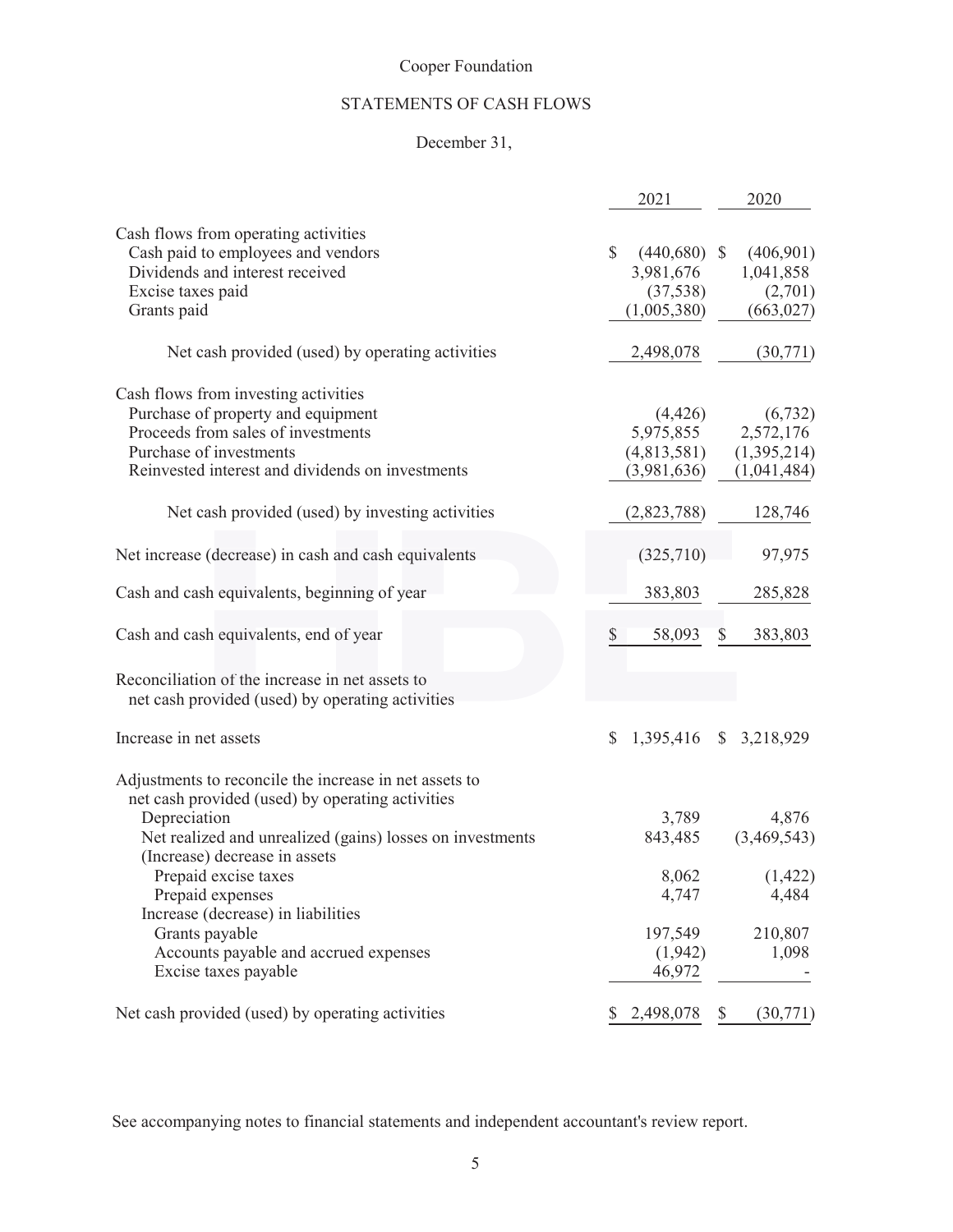#### NOTES TO FINANCIAL STATEMENTS

Cooper Foundation (the Foundation) is a not-for-profit organization whose mission and principal activities are to provide grants for programs which further education, human services, the arts, humanities, community improvement, and the environment in Lincoln, Lancaster County, or Nebraska. The Foundation's revenues and other support are derived principally from investment income.

### **NOTE A - SUMMARY OF SIGNIFICANT ACCOUNTING POLICIES**

**Method of Accounting.** The accompanying financial statements of the Foundation have been prepared on the accrual basis of accounting.

**Cash and Cash Equivalents.** For purposes of the statements of cash flows, the Foundation considers all highly liquid investments with a maturity of three months or less to be cash equivalents.

**Investments.** Investments in marketable securities, including equity and debt securities, with readily determinable fair values are reported at their fair values in the statements of financial position. Unrealized gains and losses are included in the statement of activities.

Investment return is reflected in the statements of activities as with or without donor restrictions based upon the existence and nature of any donor or legally imposed restrictions.

Fair Value Measurements. Fair value is the price that would be received to sell an asset or paid to transfer a liability in an orderly transaction between market participants at the measurement date. The Foundation utilizes a fair value hierarchy to prioritize the inputs to valuation techniques used to measure fair value. The hierarchy gives the highest priority to unadjusted quoted prices in active markets for identical assets or liabilities (level 1 measurements) and the lowest priority to unobservable inputs (level 3 measurements). The three levels of the fair value hierarchy are described as follows:

| Level 1 | Inputs to the valuation methodology are unadjusted quoted prices for identical assets<br>or liabilities in active markets that the Foundation has the ability to access.                                                                                                                                                                                                                                                                          |
|---------|---------------------------------------------------------------------------------------------------------------------------------------------------------------------------------------------------------------------------------------------------------------------------------------------------------------------------------------------------------------------------------------------------------------------------------------------------|
| Level 2 | Inputs to the valuation methodology include:<br>quoted prices for similar assets or liabilities in active markets;<br>quoted prices for identical or similar assets or liabilities in inactive markets;<br>$\bullet$<br>inputs other than quoted prices that are observable for the asset or liability;<br>٠<br>inputs that are derived principally from or corroborated by observable market<br>$\bullet$<br>data by correlation or other means. |
|         | If the asset or liability has a specified (contractual) term, the level 2 input must be<br>observable for substantially the full term of the asset or liability.                                                                                                                                                                                                                                                                                  |
| Level 3 | Inputs to the valuation methodology are unobservable and significant to the fair value<br>measurement.                                                                                                                                                                                                                                                                                                                                            |
|         |                                                                                                                                                                                                                                                                                                                                                                                                                                                   |

The asset or liability's fair value measurement level within the fair value hierarchy is based on the lowest level of any input that is significant to the fair value measurement. Valuation techniques used should maximize the use of observable inputs and minimize the use of unobservable inputs.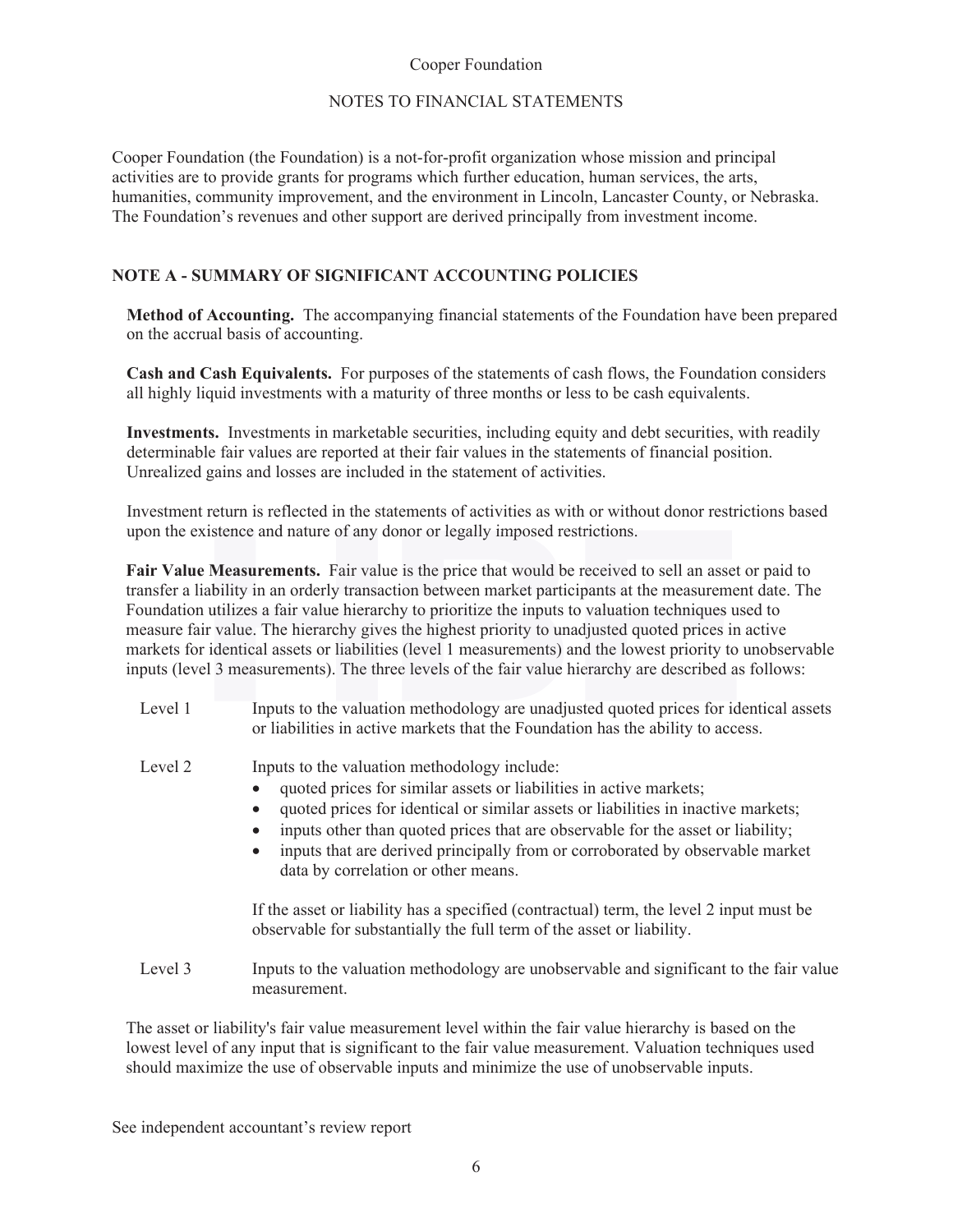#### NOTES TO FINANCIAL STATEMENTS

#### **NOTE A - SUMMARY OF SIGNIFICANT ACCOUNTING POLICIES - CONTINUED**

**Property and Equipment and Depreciation.** Property and equipment are carried at cost, if purchased, and at fair market value at the date of contribution, if received by donation, less accumulated depreciation. Depreciation is provided for in amounts sufficient to relate the cost of depreciable assets to operations over their estimated useful lives computed primarily on the straight-line method. Furniture and fixtures are depreciated over estimated useful lives from 3 to 10 years. Leasehold improvements are depreciated over the shorter of the lease term or their respective estimated useful lives. It is the Foundation's policy to capitalize additions which have an estimated useful life of more than one year unless the cost is insignificant.

**Grants.** Grants are recognized as expenses in the period made and as decreases of assets or increases of liabilities depending on the form of the benefits given. Grants that are not expected to be paid within one year are reported at the present value of estimated future cash flows. The resulting discount is amortized as a component of grant expense using the interest method.

**Net Asset Classification.** Net assets, revenues, gains, and losses are classified based on the existence or absence of donor or grantor-imposed restrictions. Accordingly, net assets and changes therein are classified and reported as follows:

Without donor restrictions. Net assets available for use in general operations and not subject to donor or grantor restrictions.

With donor restrictions. Net assets subject to donor-restrictions. Some donor-imposed restrictions are temporary in nature, such as those that will be met by the passage of time or other events specified by the donor. Other donor-imposed restrictions are perpetual in nature, where the donor stipulates that resources be maintained in perpetuity. Gifts of long-lived assets and gifts of cash restricted for the acquisition of long-lived assets are recognized as revenue when the assets are placed in service. Donorimposed restrictions are released when a restriction expires, that is, when the stipulated time has elapsed, when the stipulated purpose for which the resource was restricted has been fulfilled, or both, and are reported in the statements activities as net assets released from restrictions.

**Revenue Recognition.** The following is a description of the Foundation's principal sources of revenue:

**Contributions.** Contributions are recognized when a donor makes a promise to give that is, in substance, unconditional. Conditional promises to give, that is, those with a measurable performance or other barrier, and a right of return, are not recognized until the conditions on which they depend have been substantially met. The Foundation has not received any conditional contributions.

**Leases.** Assets which are acquired by lease-purchase agreements and meet the criteria of a capital lease are recorded as assets and obligations at the lesser of the following:

- (1) An amount equal to the present value, at the beginning of the lease term, of minimum lease payments during the lease term, excluding that portion of the payments representing executory costs to be paid by the lessor, together with any profit thereon.
- (2) Fair value of the leased property at the inception of the lease.

Rental payments under agreements which meet the criteria of an operating lease are expensed when incurred.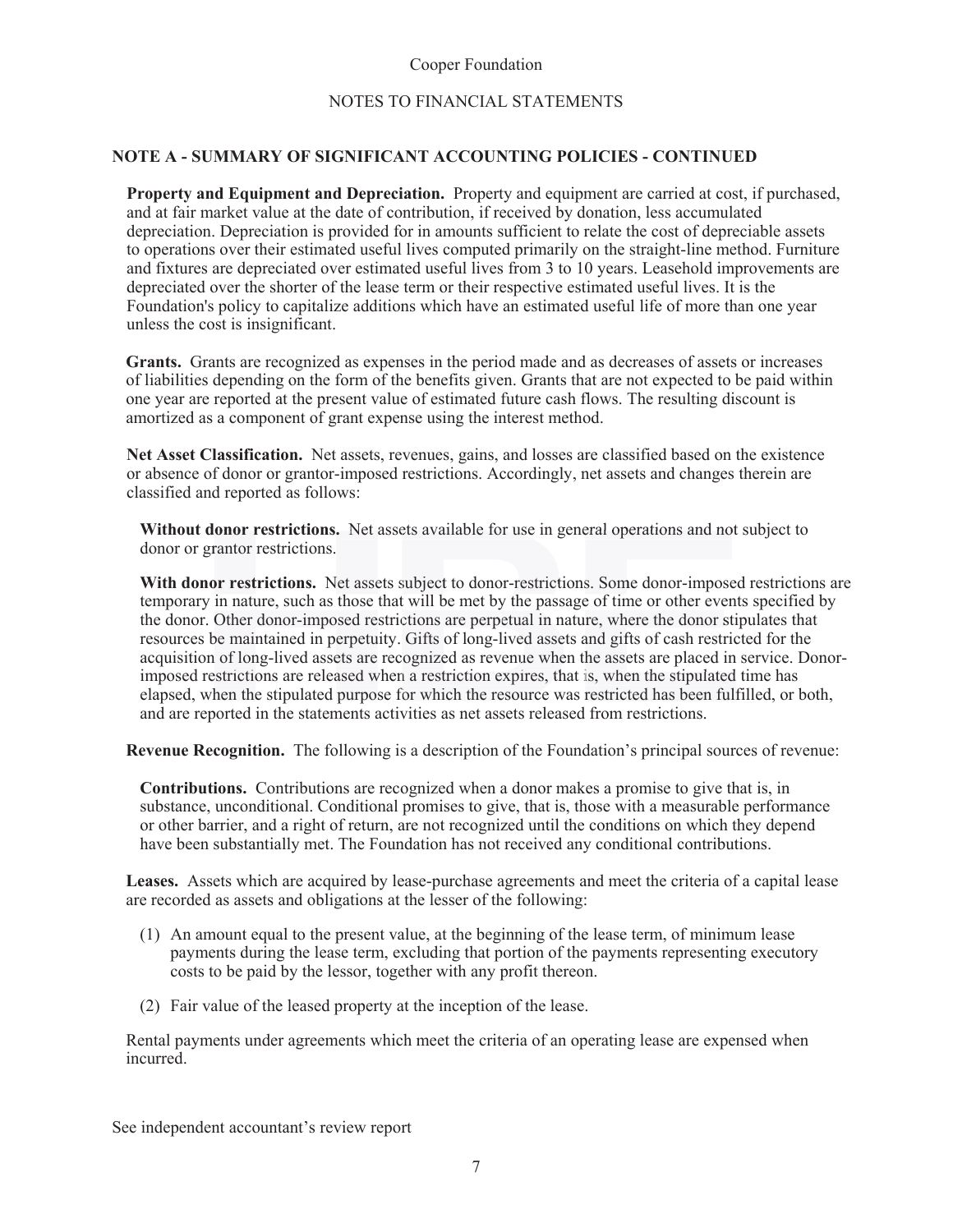#### NOTES TO FINANCIAL STATEMENTS

#### **NOTE A - SUMMARY OF SIGNIFICANT ACCOUNTING POLICIES - CONTINUED**

**Functionalized Expenses.** The financial statements report certain categories of expenses that are attributed to more than one program or supporting function. Therefore, expenses require allocation on a reasonable basis that is consistently applied. The expenses that are allocated include salaries and benefits, payroll taxes, rent, depreciation, and telephone and internet which are allocated on the basis of estimates of time and effort.

**Income Taxes.** The Foundation is exempt from Federal income tax under Section  $501(c)(3)$  of the Internal Revenue Code. As such, income earned in the performance of the Foundation's exempt purpose is not subject to income tax. Any income earned through unrelated business activities is subject to income tax at normal corporate rates. For the years ended December 31, 2021 and 2020, the Foundation had no tax liability on unrelated business activity. The Foundation is classified as a private foundation as defined in Section 509(a) of the Internal Revenue Code. As a private foundation, the Foundation is also subject to excise tax on net investment income. The Foundation believes that it has appropriate support for any tax positions taken, and as such, does not have any uncertain tax positions that are material to the financial statements.

The Foundation's federal Returns of Private Foundation (990PF) for December 31, 2021, 2020, and 2019 are subject to examination by the IRS, generally three years after they were filed.

Use of Estimates. The preparation of financial statements in conformity with accounting principles generally accepted in the United States of America requires management to make estimates and assumptions that affect certain reported amounts and disclosures. Accordingly, actual results could differ from those estimates.

#### **NOTE B - INVESTMENTS AND INVESTMENT RETURN**

Investments consist of the following:

|                                                                                                   |              | 2021                 | 2020                         |                                       |
|---------------------------------------------------------------------------------------------------|--------------|----------------------|------------------------------|---------------------------------------|
|                                                                                                   | Cost         | Fair Market<br>Value | Cost                         | Fair Market<br>Value                  |
| Mutual funds                                                                                      | \$26,198,292 | \$30,411,879         | \$21,997,611                 | \$28,436,002                          |
| Gross unrealized gain                                                                             |              | 4,213,587            |                              | 6,438,391                             |
| Investment return, net consists of the following:                                                 |              |                      | 2021                         | 2020                                  |
| Interest and dividend income<br>Investment expenses<br>Net realized and unrealized gains (losses) |              |                      | 3,981,676<br>S.<br>(48, 416) | 1,041,858<br><sup>S</sup><br>(35,369) |
| on investments reported at fair value                                                             |              |                      | (843, 485)                   | 3,469,543                             |
|                                                                                                   |              |                      | 3,089,775                    | 4,476,032<br>S.                       |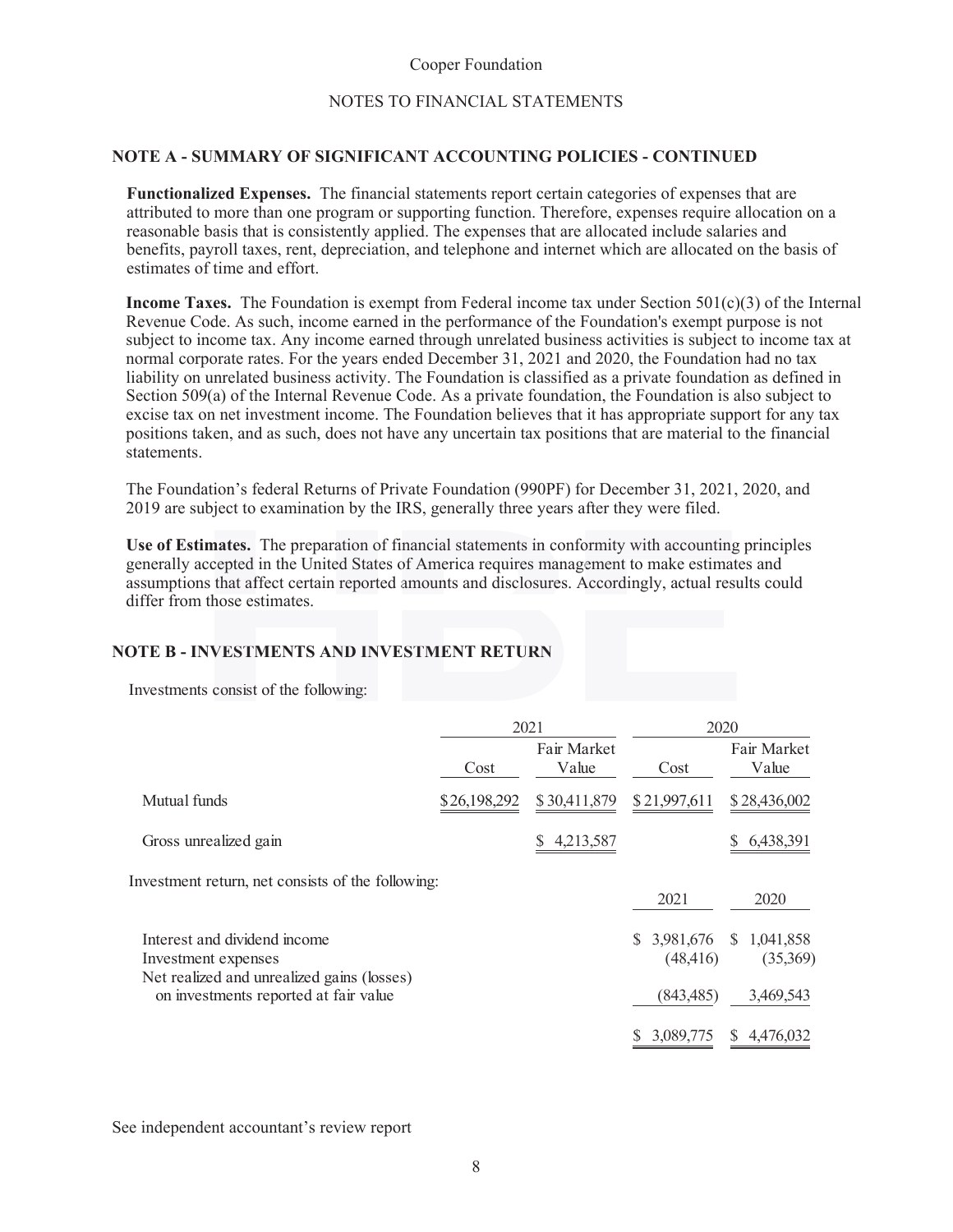#### NOTES TO FINANCIAL STATEMENTS

#### **NOTE C - LIQUIDITY AND AVAILABILITY**

Financial assets available for general expenditure, that is, without donor or other restrictions limiting their use, within one year of the statement financial position date, comprise the following:

|                                                              | 2021         | 2020          |
|--------------------------------------------------------------|--------------|---------------|
| Financial assets at year end:                                |              |               |
| Cash and cash equivalents                                    | S<br>58,093  | 383,803<br>S. |
| Investments                                                  | 30,411,879   | 28,436,002    |
| Total financial assets                                       | 30,469,972   | 28,819,805    |
| Donor imposed restrictions                                   |              |               |
| Perpetual endowment fund required to be retained permanently | 5,000,000    | 5,000,000     |
| Thompson Family Fund                                         | 909,545      | 761,122       |
| Total donor imposed restrictions                             | 5,909,545    | 5,761,122     |
| Financial assets available to meet cash needs for            |              |               |
| general expenditures within one year                         | \$24,560,427 | \$23,058,683  |

The Foundation's endowment funds consist entirely of donor restricted funds. Certain funds are required to be retained in perpetuity, while others are restricted for specific purposes, including general operating expenditures within the limits of the Foundation's spending policy. Funds not available for general expenditure have been removed in the table above.

At December 31, 2021 and 2020, the donor-restricted endowment which is time-restricted for future periods is \$24,026,226 and \$22,779,233, respectively. Although the Foundation does not intend to spend from this donor-restricted endowment, other than amounts appropriated for general expenditure as part of its annual budget and appropriation process, these amounts could be made available if necessary.

As part of the Foundation's liquidity management plan, the Foundation has a policy to structure its financial assets to be available as its general expenditures, liabilities, and other obligations come due.

#### **NOTE D - PROPERTY AND EQUIPMENT**

Property and equipment consists of:

| Land                                           | S | 60                    | 60                   |
|------------------------------------------------|---|-----------------------|----------------------|
| Furniture and fixtures                         |   | 109,268               | 132,580              |
| Leasehold improvements                         |   | 8,186                 | 8,186                |
| Less accumulated depreciation and amortization |   | 117,514<br>(107, 135) | 140,826<br>(131,084) |
|                                                |   |                       | 9.742                |

The financial statements include depreciation expense of \$3,789 and \$4,876 for the years ended December 31, 2021 and 2020, respectively.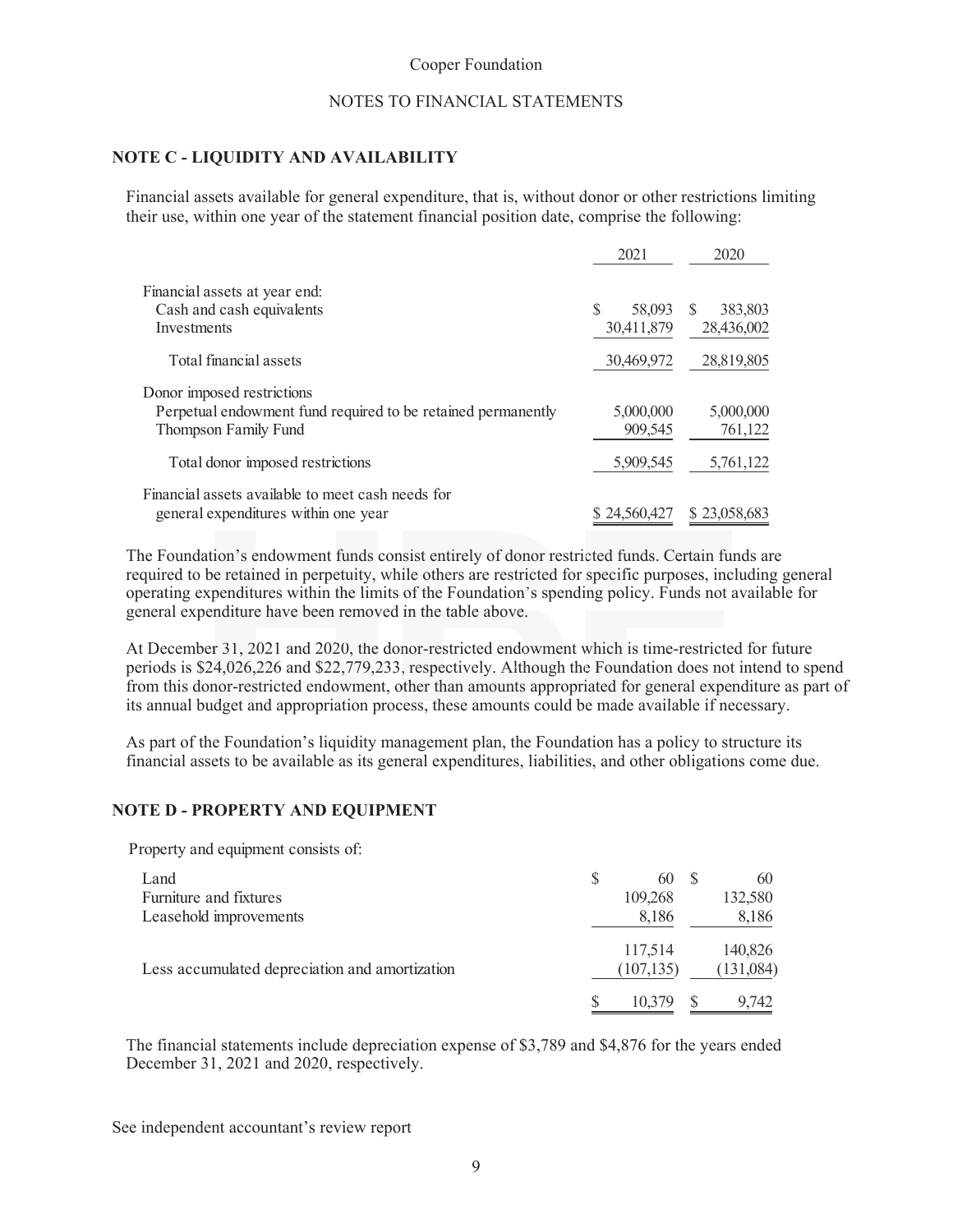#### NOTES TO FINANCIAL STATEMENTS

#### **NOTE E - GRANTS PAYABLE**

Grants payable activity consisted of the following:

|                                              | 2021        | 2020      |  |
|----------------------------------------------|-------------|-----------|--|
| Beginning of year                            | 280,414 \$  | 69,607    |  |
| Grants paid                                  | (1,005,380) | (663,027) |  |
| New grants promised, net of grants rescinded | 1,207,380   | 872,227   |  |
| Change in unamortized discount               | (4.451)     | 1,607     |  |
|                                              | 477.963     | 280,414   |  |

Grants payable at December 31, 2021 are scheduled for payment as follows:

| 2022<br>2023<br>2024<br>2025 | \$<br>285,200<br>100,000<br>50,000<br>50,000 |  |
|------------------------------|----------------------------------------------|--|
| Unamortized discount         | 485,200<br>(7,237)<br>477,963<br>S           |  |

#### **NOTE F - ENDOWMENTS AND NET ASSETS DOWMENTS NE ASSETS**

The Foundation has interpreted the Nebraska Uniform Prudent Management of Institutional Funds Act (UPMIFA) as requiring the preservation of the fair value of the original gift as of the date of the donorrestricted endowment funds, unless there are explicit donor stipulations to the contrary. As a result of this interpretation, we retain in perpetuity (a) the original value of initial and subsequent gift amounts and (b) any accumulations to the endowment made in accordance with the direction of the applicable donor gift instrument at the time the accumulation is added. Donor-restricted amounts not retained in perpetuity are subject to appropriation for expenditure by us in a manner consistent with the standard of prudence prescribed by UPMIFA. The Foundation is governed subject to the Governing Documents of the Foundation and most contributions are subject to the terms of the Governing Documents, including the Foundation's payout policy. In accordance with UPMIFA, the Foundation considers the following factors in making a determination to appropriate or accumulate donor-restricted endowment funds:

- 1) The duration and preservation of the fund
- 2) The purposes of the Foundation and the donor-restricted endowment fund
- 3) General economic conditions
- 4) The possible effect of inflation and deflation
- 5) The expected total return from income and the appreciation of investments
- 6) Other resources of the Foundation
- 7) The investment policies of the Foundation

The Foundation's endowment consists of an individual donor-restricted fund, comprised of \$5,000,000 of net assets with donor restrictions, perpetual in nature, at December 31, 2021 and 2020, and \$24,935,771 and \$23,540,355 of net assets with donor restrictions, time-restricted for future periods at December 31, 2021 and 2020, respectively.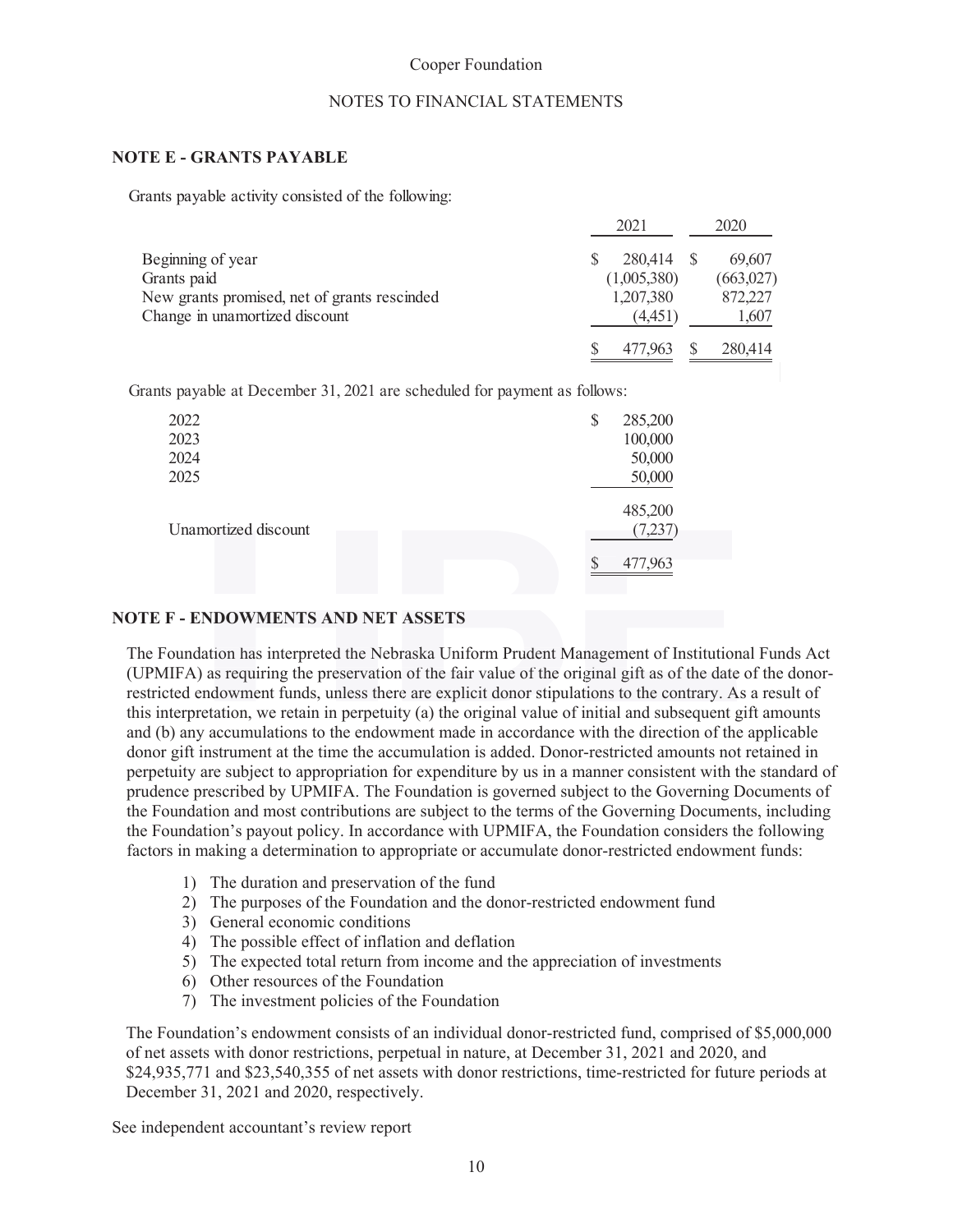#### NOTES TO FINANCIAL STATEMENTS

#### **NOTE F - ENDOWMENTS AND NET ASSETS - CONTINUED**

The composition of net assets with donor restriction by type of endowment fund as of December 31, 2021 and 2020 consisted of:

|                                                                                                                                                                                                           | 2021                  | 2020                  |
|-----------------------------------------------------------------------------------------------------------------------------------------------------------------------------------------------------------|-----------------------|-----------------------|
| Perpetual in nature - portion of perpetual<br>endowment funds required to be retained permanently<br>by explicit donor stipulation                                                                        | 5,000,000             | 5,000,000<br><b>S</b> |
| Time-restricted for future periods - portion of perpetual<br>endowment funds subject to a time restriction under UPMIFA<br>With board designations - Thompson Family Fund<br>Without purpose restrictions | 909,545<br>24,026,226 | 761,122<br>22,779,233 |
|                                                                                                                                                                                                           | 24,935,771            | 23,540,355            |
|                                                                                                                                                                                                           | \$29,935,771          | \$28,540,355          |

From time to time, the fair value of assets associated with individual donor-restricted endowment funds may fall below the level that the donor or UPMIFA requires the Foundation to retain as a fund of perpetual duration. The Foundation has a policy that permits spending from underwater endowment funds depending on the degree to which the fund is underwater, unless otherwise precluded by donor intent or relevant laws and regulations. low the level that the donor or UPMIFA requires<br>uration. The Foundation has a policy that permits<br>ding on the degree to which the fund is underwa<br>evant laws and regulations.<br>endowment net assets with donor restrictions for fund is underwater, unless ot

| Changes in endowment net assets with donor restrictions for the year ended December 31, 2021 |            |                 |             |              |  |
|----------------------------------------------------------------------------------------------|------------|-----------------|-------------|--------------|--|
| are as follows:                                                                              |            |                 |             |              |  |
|                                                                                              |            | Time-restricted |             |              |  |
|                                                                                              | for Future |                 | Perpetual   |              |  |
|                                                                                              |            | Periods         | in Nature   | Total        |  |
| Balance January 1, 2021                                                                      | \$         | 23,540,355      | \$5,000,000 | \$28,540,355 |  |
| Investment earnings, net                                                                     |            | 3,089,775       |             | 3,089,775    |  |
| Earnings appropriated for expenditure                                                        |            | (1,694,359)     |             | (1,694,359)  |  |
| Balance December 31, 2021                                                                    |            | 24,935,771      | 5,000,000   | \$29,935,771 |  |
|                                                                                              |            |                 |             |              |  |

Changes in endowment net assets with donor restrictions for the year ended December 31, 2020 are as follows:

|                                                                   | Time-restricted<br>for Future<br>Periods |                          |  | Perpetual<br>in Nature   | Total                    |  |
|-------------------------------------------------------------------|------------------------------------------|--------------------------|--|--------------------------|--------------------------|--|
| Balance January 1, 2020                                           |                                          | 20,321,426               |  | \$5,000,000              | \$25,321,426             |  |
| Investment earnings, net<br>Earnings appropriated for expenditure |                                          | 4,476,032<br>(1,257,103) |  | $\overline{\phantom{a}}$ | 4,476,032<br>(1,257,103) |  |
| Balance December 31, 2020                                         |                                          | 23,540,355               |  | 5,000,000                | \$28,540,355             |  |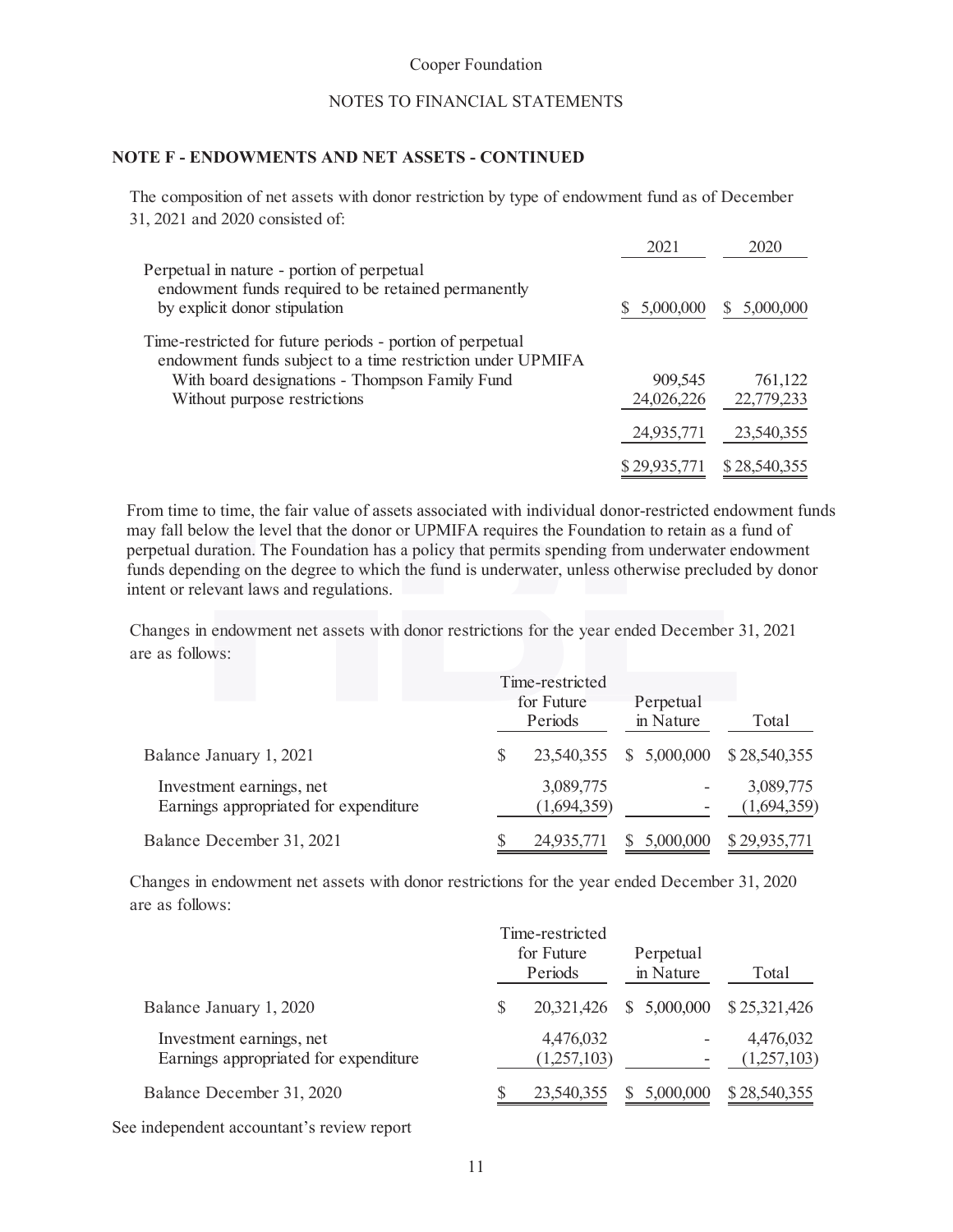#### NOTES TO FINANCIAL STATEMENTS

#### **NOTE F - ENDOWMENTS AND NET ASSETS - CONTINUED**

The Foundation has adopted investment and spending policies for endowment assets that attempt to provide a predictable stream of funding for grants and other expenses supported by its endowment while seeking to maintain the purchasing power of endowment assets. Endowment assets include those assets of donor-restricted endowment funds the Foundation must hold in perpetuity as specified by the donor. Under the Foundation's investment policy, endowment assets are invested in a manner which is intended to produce results that exceed the performance of the capital markets in which the funds are invested. The Foundation expects its endowment funds to provide an average rate of return of approximately 10% annually, over time. Actual returns in any given year may vary from this amount.

To satisfy its long-term rate of return objectives, the Foundation relies on a total return strategy. The Foundation targets a diversified asset allocation that places a greater emphasis on equity-based investments to achieve its long-term return objectives within prudent risk constraints.

The Foundation's spending policy calls for appropriating 5% of the endowment assets five-year running average for expenditure on grants and other expenses supported by the endowment annually. In establishing this policy, the Foundation considered the long-term expected return on its endowment. Accordingly, over the long term, the Foundation expects the current spending policy to allow its endowment to grow at an average of 5% annually. This is consistent with the Foundation's objective to maintain purchasing power of endowment assets held in perpetuity as well as to provide additional real growth through in maintain purchasing power of endowment assets held in perpetuity as well as to provide additional real growth through investment return.

#### **NOTE G - FEDERAL EXCISE TAXES DERAL TAX S**

The Foundation is subject to a 1.39% excise tax on net investment income, including realized gains. Federal excise tax expenses totaled \$92,572 and \$1,279 for the years ended December 31, 2021 and 2020, respectively.

#### **NOTE H - OPERATING LEASE**

The Foundation leases its office space under a non-cancelable ten-year operating lease, with an original term expiring in 2017. The lease was renewed for an additional five years expiring in 2022. In July 2021, the lease was renewed again for an additional ten years commencing March 1, 2022. Under the terms of the lease, the Foundation shall receive one month free rent every March for the life of the lease. The Foundation is responsible for a pro-rata share of increases in direct building operating expenses over the lease term.

On October 12, 2020, the Foundation entered into a 60-month operating lease for a copier/scanner. Under the terms of the lease, monthly rent payments were \$185.

On March 18, 2019, the Foundation entered into a 39-month operating lease for a postage machine. Under the terms of the lease, monthly rent payments are \$15.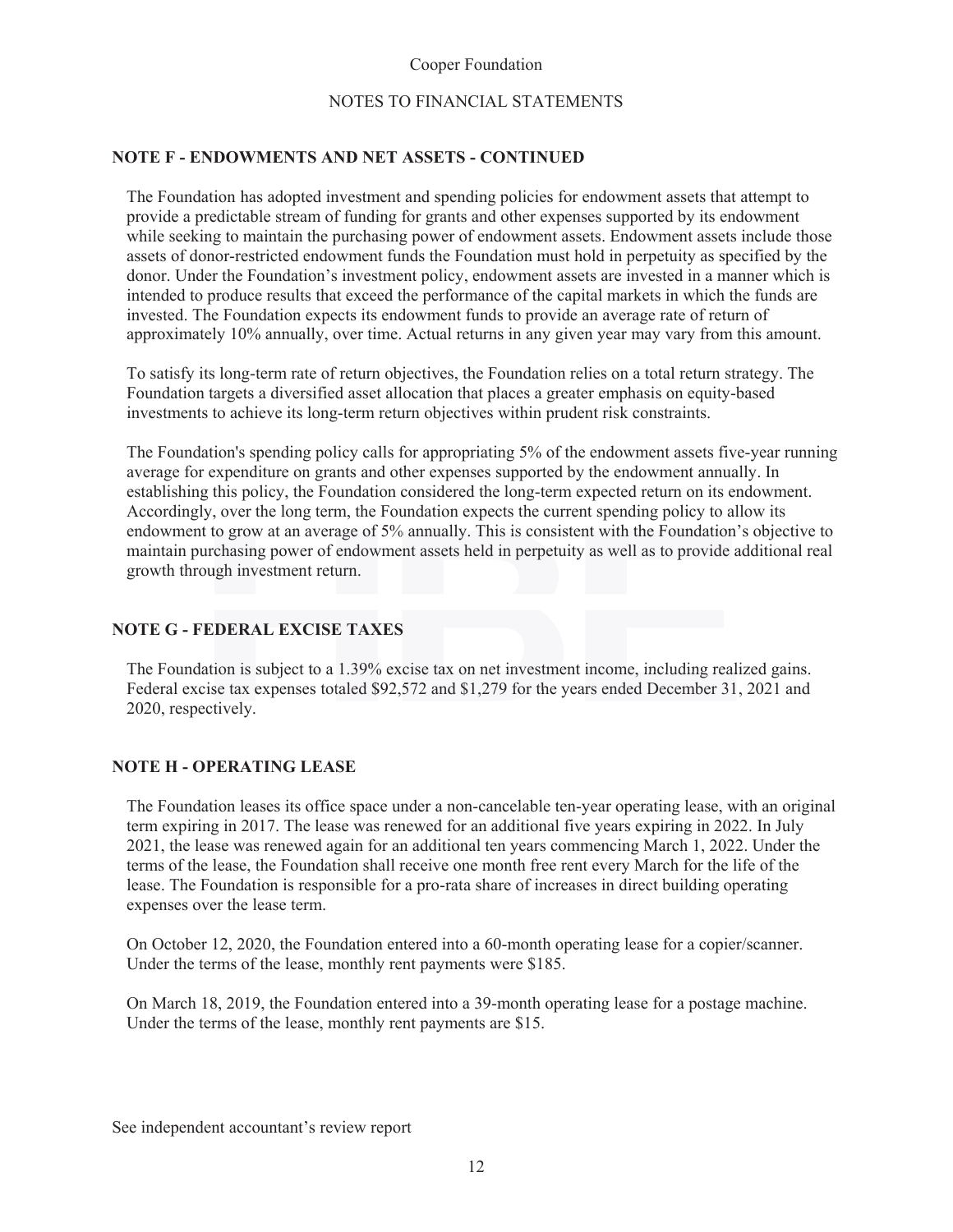#### NOTES TO FINANCIAL STATEMENTS

#### **NOTE H - OPERATING LEASE - CONTINUED**

Rental expense totaled \$50,279 and \$50,985 for the years ended December 31, 2021 and 2020, respectively.

Future minimum lease payments for the years following December 31, 2021 are:

| 2022       | \$<br>43,055  |
|------------|---------------|
| 2023       | 43,305        |
| 2024       | 44,091        |
| 2025       | 44,693        |
| 2026       | 43,444        |
| Thereafter | 237,655       |
|            | \$<br>456,243 |

#### **NOTE I - PENSION AND OTHER POSTRETIREMENT BENEFIT PLANS**

The Foundation has a simplified employee pension plan covering substantially all employees. The Board of Trustees annually determines the amount, if any, of the Foundation's contributions to the plan. The Foundation contributed \$35,680 and \$32,867 to the retirement plan for the years ended December 31, 2021 and 2020, respectively.

#### **NOTE J - FAIR VALUE OF ASSETS AND LIABILITIES IR ASSET LIABILITIES**

The following is a description of the valuation methodology used for assets and liabilities measured at fair value. There have been no changes in the methodology used during the years ended December 31, 2021 and 2020.

*Mutual funds:* Valued at the observable net asset value (NAV) of shares held by the Foundation at year end.

The preceding method described may produce a fair value calculation that may not be indicative of net realizable value or reflective of future fair values. Furthermore, although the Foundation believes its valuation method is appropriate and consistent with other market participants, the use of different methodologies or assumptions to determine the fair value of certain financial instruments could result in a different fair value measurement at the reporting date.